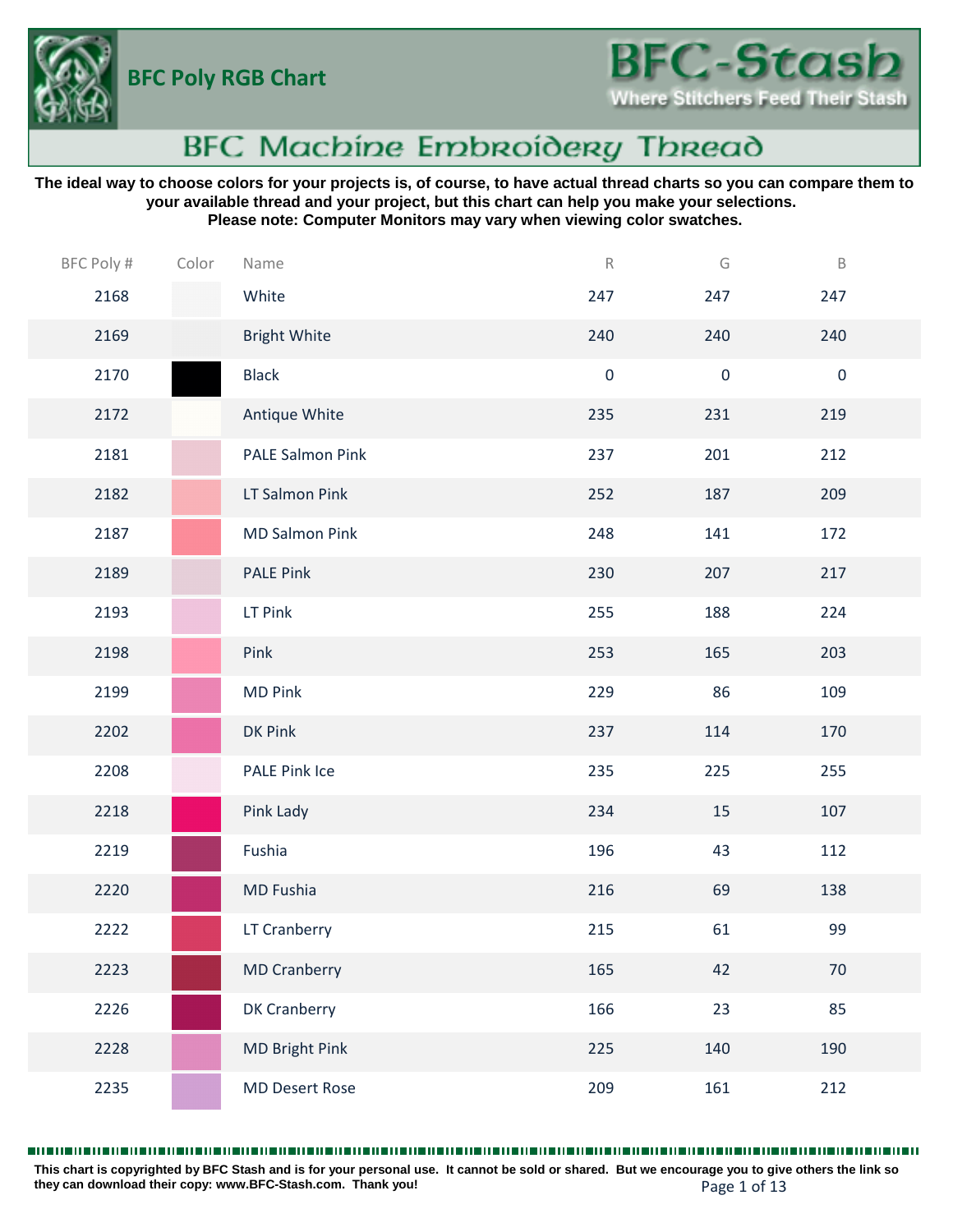| BFC Poly # | Color | Name                     | $\mathsf R$ | G                | $\mathsf B$ |  |
|------------|-------|--------------------------|-------------|------------------|-------------|--|
| 2241       |       | <b>MD Bright Plum</b>    | 168         | 50               | 97          |  |
| 2243       |       | DK Bright Plum           | 133         | 28               | 86          |  |
| 2245       |       | DK Fushia                | 181         | 66               | 133         |  |
| 2247       |       | DK Burgandy              | 102         | $11\,$           | 41          |  |
| 2250       |       | PLST Peach               | 238         | 209              | 202         |  |
| 2253       |       | LT Peach                 | 233         | 172              | 165         |  |
| 2256       |       | MD Peach                 | 255         | 138              | 142         |  |
| 2260       |       | DK Peach                 | 255         | 105              | 109         |  |
| 2270       |       | DK Salmon Pink           | 242         | 124              | 138         |  |
| 2271       |       | <b>MD Pink Carnation</b> | 253         | 152              | 180         |  |
| 2275       |       | <b>DK Pink Carnation</b> | 244         | 71               | 91          |  |
| 2278       |       | Ruby Red                 | 168         | 54               | 81          |  |
| 2283       |       | DK Red Rust              | 201         | 80               | 66          |  |
| 2287       |       | <b>DKST Burgandy</b>     | 97          | 37               | 51          |  |
| 2291       |       | <b>Bright Red</b>        | 214         | 58               | 50          |  |
| 2295       |       | Cherry Red               | 184         | 20               | 42          |  |
| 2297       |       | Satin Red                | 161         | 25               | 25          |  |
| 2303       |       | DK Satin Red             | 133         | $\pmb{0}$        | $\pmb{0}$   |  |
| 2306       |       | <b>DKST Satin Red</b>    | 116         | 5                | $11\,$      |  |
| 2307       |       | Red Wine                 | 138         | $\boldsymbol{9}$ | 13          |  |
| 2315       |       | <b>Brandy</b>            | 196         | 72               | 107         |  |
| 2317       |       | <b>MD Burgandy</b>       | 148         | 55               | 81          |  |
| 2320       |       | <b>Desert Rose</b>       | 194         | 122              | 161         |  |
| 2331       |       | LT Fushia                | 199         | 95               | 138         |  |
| 2342       |       | <b>Black Wine</b>        | 74          | $\pmb{0}$        | $\pmb{0}$   |  |
| 2368       |       | <b>PALE Yellow</b>       | 247         | 247              | 183         |  |
| 2371       |       | LT Yellow                | 247         | 241              | 153         |  |

Page 2 of 13 **This chart is copyrighted by BFC Stash and is for your personal use. It cannot be sold or shared. But we encourage you to give others the link so they can download their copy: [www.BFC-Stash.com.](www.BFC-Stash.com) Thank you!**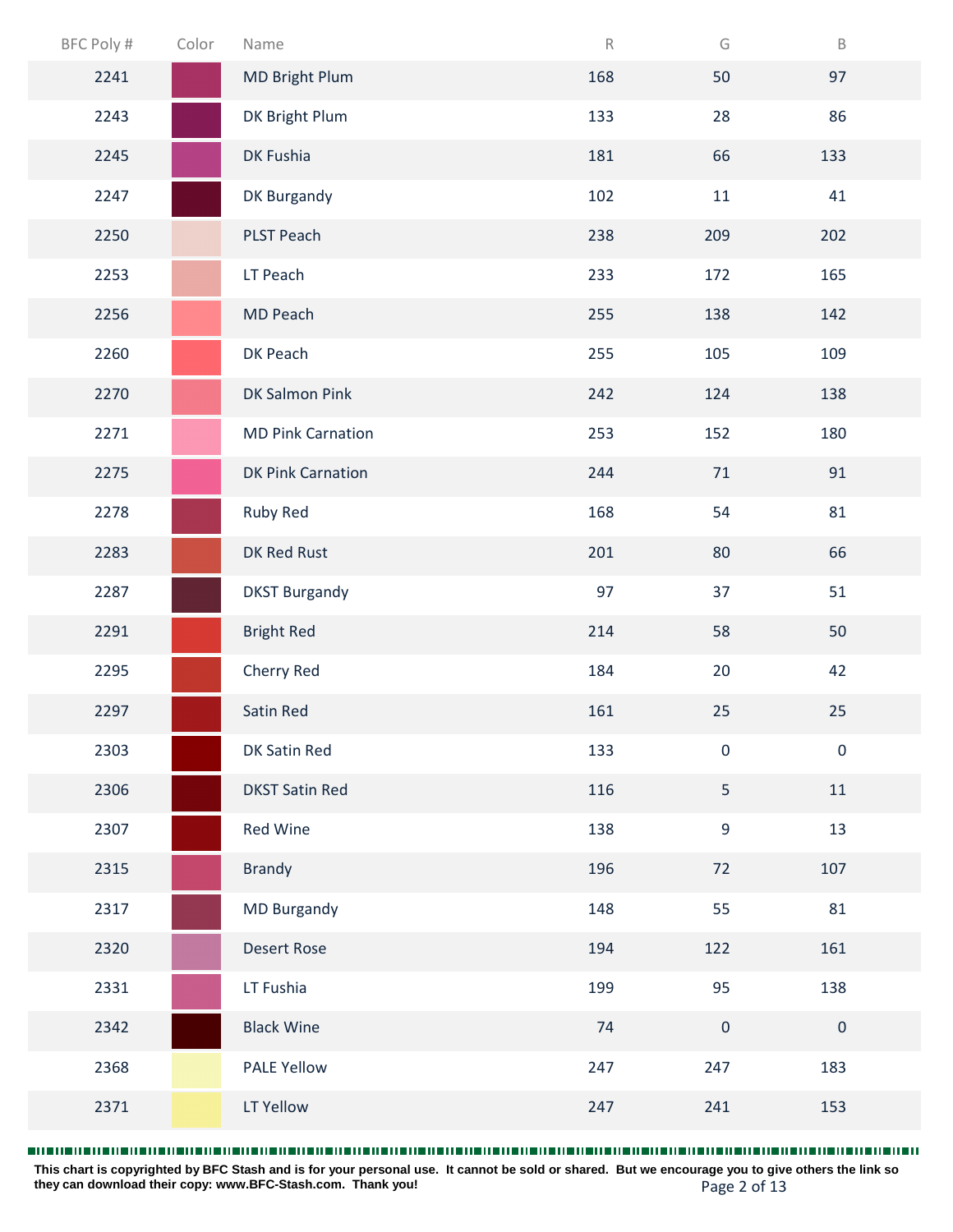| BFC Poly # | Color | Name                    | $\mathsf R$ | G   | $\mathsf B$      |
|------------|-------|-------------------------|-------------|-----|------------------|
| 2376       |       | Yellow                  | 255         | 239 | $11\,$           |
| 2379       |       | <b>Buttered Popcorn</b> | 255         | 227 | 87               |
| 2380       |       | Buttercup               | 245         | 200 | 95               |
| 2385       |       | <b>Bright Yellow</b>    | 233         | 202 | $\boldsymbol{0}$ |
| 2388       |       | PALE Mellow Yellow      | 240         | 238 | 183              |
| 2390       |       | LT Buttered Popcorn     | 250         | 233 | 160              |
| 2403       |       | <b>Bright Popcorn</b>   | 255         | 230 | 100              |
| 2410       |       | LT Mock Orange          | 255         | 196 | 133              |
| 2411       |       | LT Apricot              | 255         | 197 | 61               |
| 2412       |       | <b>MD Apricot</b>       | 255         | 191 | 71               |
| 2413       |       | Apricot                 | 255         | 203 | 101              |
| 2414       |       | DK Apricot              | 247         | 182 | 52               |
| 2416       |       | MD Mock Orange          | 230         | 145 | 34               |
| 2426       |       | <b>DKST Apricot</b>     | 255         | 146 | 23               |
| 2428       |       | PALE Peach Fuzz         | 255         | 201 | 159              |
| 2430       |       | MD Peach Fuzz           | 255         | 183 | 151              |
| 2433       |       | MD Peach                | 253         | 205 | 195              |
| 2435       |       | Melon                   | 252         | 169 | 152              |
| 2437       |       | DK Melon                | 255         | 136 | 101              |
| 2451       |       | Bright orange           | 227         | 114 | 20               |
| 2454       |       | Orange                  | 210         | 58  | $\pmb{0}$        |
| 2455       |       | <b>Sunset Orange</b>    | 255         | 121 | 84               |
| 2458       |       | Red Orange              | 255         | 102 | $\pmb{0}$        |
| 2465       |       | DK Red Orange           | 205         | 46  | 14               |
| 2468       |       | PLST Salmon             | 250         | 206 | 195              |
| 2473       |       | PALE Salmon             | 255         | 200 | 191              |
| 2484       |       | Terra Cotta             | 186         | 82  | 47               |

Page 3 of 13 **This chart is copyrighted by BFC Stash and is for your personal use. It cannot be sold or shared. But we encourage you to give others the link so they can download their copy: [www.BFC-Stash.com.](www.BFC-Stash.com) Thank you!**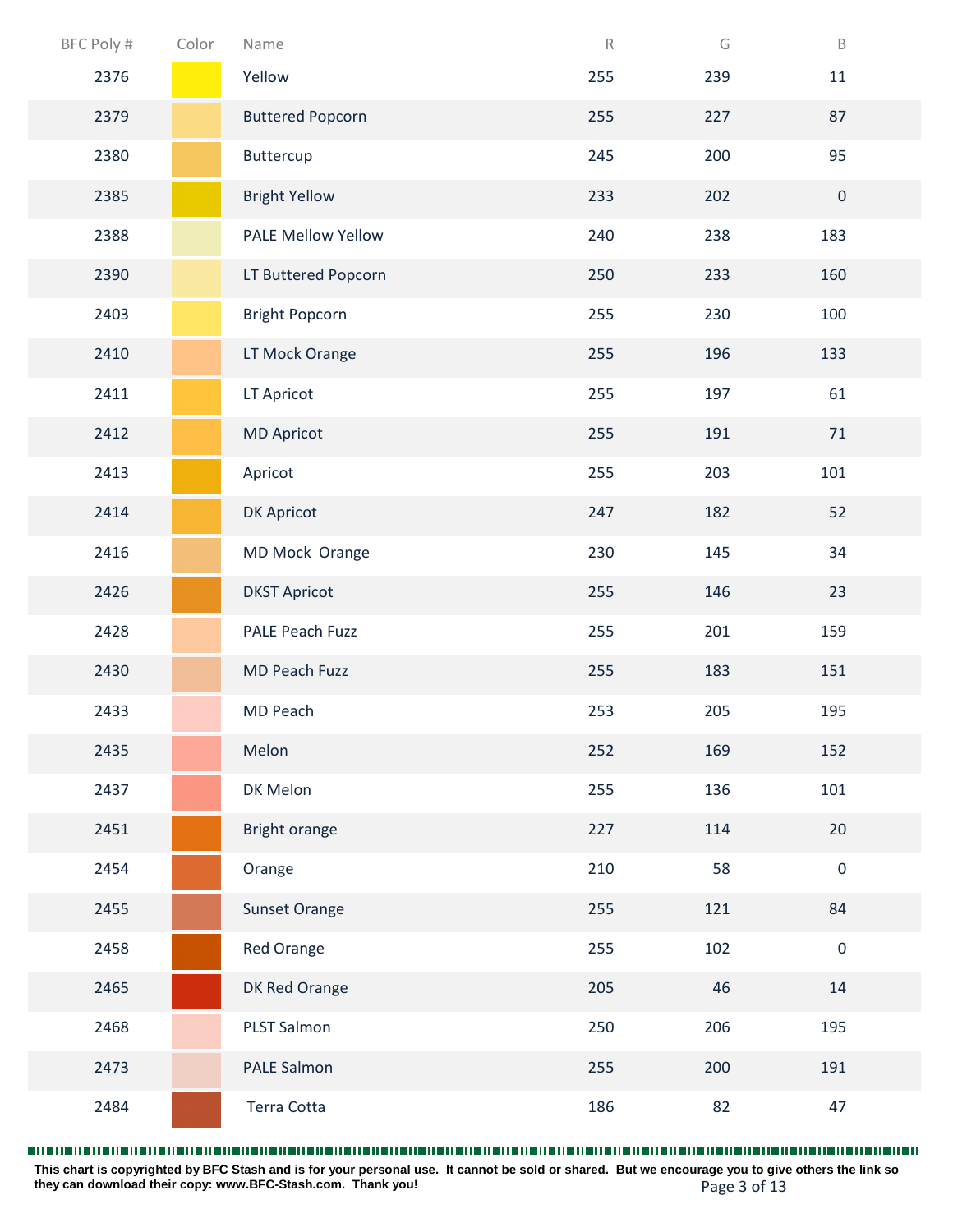| BFC Poly # | Color | Name                   | $\mathsf R$ | G   | $\mathsf B$ |  |
|------------|-------|------------------------|-------------|-----|-------------|--|
| 2490       |       | Beige                  | 220         | 210 | 189         |  |
| 2499       |       | LT Rose Taupe          | 189         | 147 | 138         |  |
| 2504       |       | LT Terra Cotta         | 201         | 129 | 66          |  |
| 2508       |       | <b>PLST Mink</b>       | 232         | 216 | 202         |  |
| 2509       |       | LT Mink                | 217         | 202 | 190         |  |
| 2513       |       | LT Salmon              | 255         | 188 | 182         |  |
| 2514       |       | <b>MD Salmon</b>       | 255         | 175 | 139         |  |
| 2515       |       | LT Rose                | 243         | 170 | 186         |  |
| 2521       |       | MD Ash Rose            | 158         | 106 | 116         |  |
| 2545       |       | LT Ash Rose            | 173         | 117 | 128         |  |
| 2546       |       | DK Ash Rose            | 125         | 56  | 68          |  |
| 2552       |       | <b>PALE Cameo</b>      | 219         | 191 | 170         |  |
| 2553       |       | <b>Bisque</b>          | 233         | 213 | 186         |  |
| 2567       |       | DK Brick               | 117         | 37  | 38          |  |
| 2572       |       | <b>PALE Mauve Gray</b> | 191         | 177 | 168         |  |
| 2575       |       | PALE Gray              | 209         | 204 | 201         |  |
| 2581       |       | <b>MD Mauve</b>        | 124         | 97  | 116         |  |
| 2586       |       | Mahogany               | 107         | 52  | 58          |  |
| 2602       |       | Eggplant               | 109         | 79  | 69          |  |
| 2606       |       | DK Mauve               | 64          | 24  | 24          |  |
| 2611       |       | Nutmeg                 | 188         | 125 | 95          |  |
| 2630       |       | LT Sandstone           | 242         | 205 | 176         |  |
| 2642       |       | Chestnut               | 133         | 82  | 39          |  |
| 2656       |       | Warm Sand              | 215         | 184 | 127         |  |
| 2657       |       | <b>Mustard Gold</b>    | 209         | 162 | 92          |  |
| 2675       |       | <b>PALE Rust</b>       | 253         | 201 | 164         |  |
| 2689       |       | Ecru                   | 236         | 216 | 183         |  |

Page 4 of 13 **This chart is copyrighted by BFC Stash and is for your personal use. It cannot be sold or shared. But we encourage you to give others the link so they can download their copy: [www.BFC-Stash.com.](www.BFC-Stash.com) Thank you!**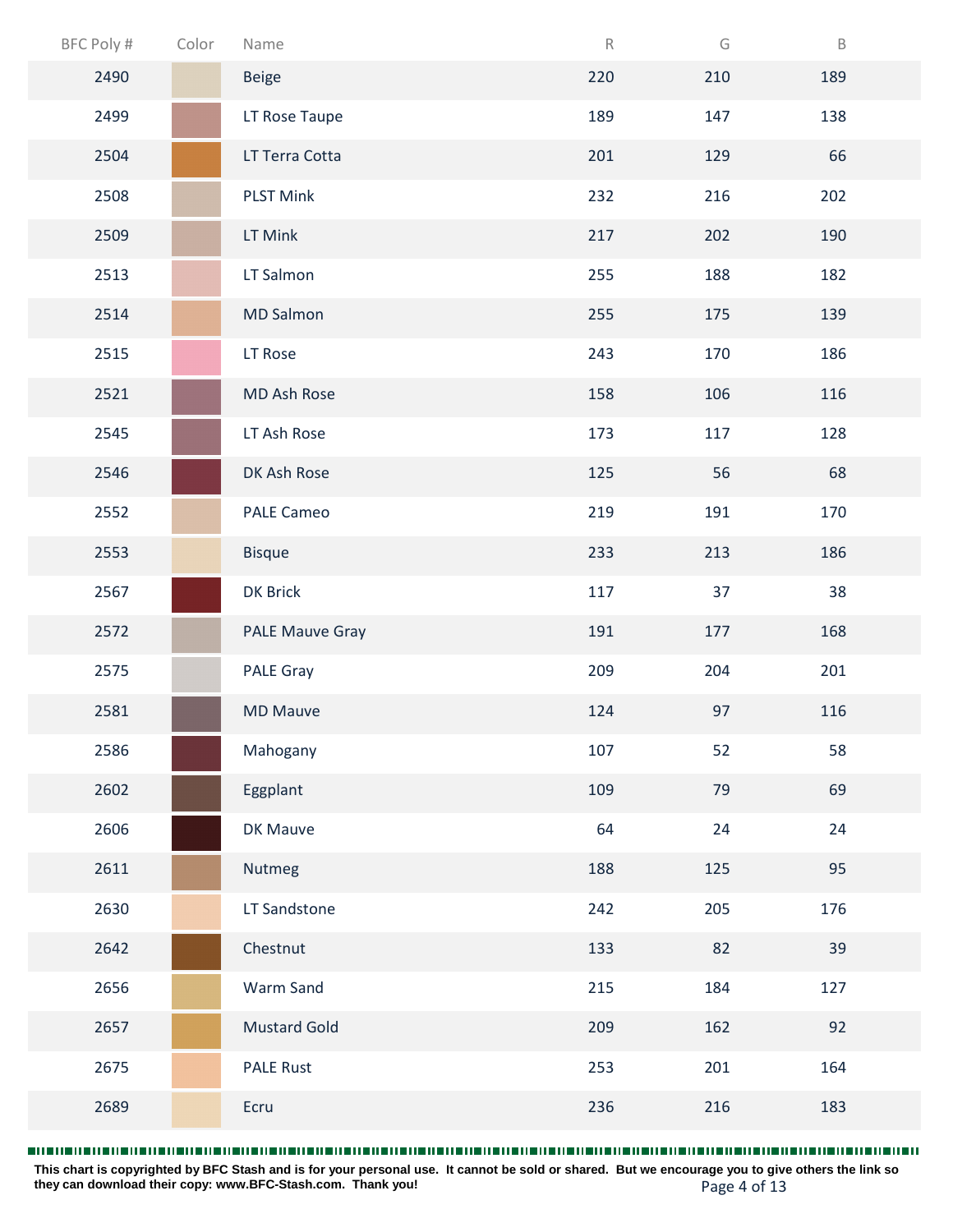| BFC Poly # | Color | Name               | $\mathsf R$ | G   | $\, {\sf B}$ |  |
|------------|-------|--------------------|-------------|-----|--------------|--|
| 2690       |       | <b>PALE Ecru</b>   | 245         | 229 | 206          |  |
| 2693       |       | LT Ecru            | 237         | 217 | 184          |  |
| 2695       |       | DK Honey           | 202         | 140 | 103          |  |
| 2709       |       | LT Putty           | 246         | 214 | 167          |  |
| 2721       |       | <b>Bright Rust</b> | 189         | 97  | 20           |  |
| 2729       |       | <b>MD Putty</b>    | 222         | 194 | 160          |  |
| 2731       |       | Hemp               | 204         | 187 | 158          |  |
| 2745       |       | <b>MD Chestnut</b> | 120         | 73  | 63           |  |
| 2747       |       | DK Chestnut        | 99          | 68  | 54           |  |
| 2748       |       | Taupe              | 173         | 157 | 132          |  |
| 2751       |       | PALE Gold          | 219         | 215 | 153          |  |
| 2756       |       | DK Mustard Gold    | 168         | 129 | 81           |  |
| 2758       |       | <b>MD Rust</b>     | 169         | 115 | 69           |  |
| 2759       |       | DK Taupe           | 135         | 120 | 96           |  |
| 2760       |       | <b>MD Taupe</b>    | 149         | 136 | 104          |  |
| 2765       |       | <b>DKST Camel</b>  | 140         | 104 | 82           |  |
| 2768       |       | Camel              | 191         | 151 | 115          |  |
| 2772       |       | LT Golden Brown    | 166         | 120 | 90           |  |
| 2781       |       | Golden Mink        | 156         | 135 | 122          |  |
| 2783       |       | DK Earth           | 84          | 53  | 41           |  |
| 2784       |       | <b>DKST Earth</b>  | 38          | 14  | 14           |  |
| 2793       |       | <b>PALE Mink</b>   | 191         | 175 | 154          |  |
| 2802       |       | Golden Brown       | 106         | 70  | 46           |  |
| 2808       |       | Mink               | 156         | 146 | 142          |  |
| 2809       |       | <b>MD Mink</b>     | 144         | 126 | 122          |  |
| 2817       |       | DK Mink            | 124         | 106 | 104          |  |
| 2818       |       | <b>DKST Mink</b>   | 114         | 99  | 94           |  |

Page 5 of 13 **This chart is copyrighted by BFC Stash and is for your personal use. It cannot be sold or shared. But we encourage you to give others the link so they can download their copy: [www.BFC-Stash.com.](www.BFC-Stash.com) Thank you!**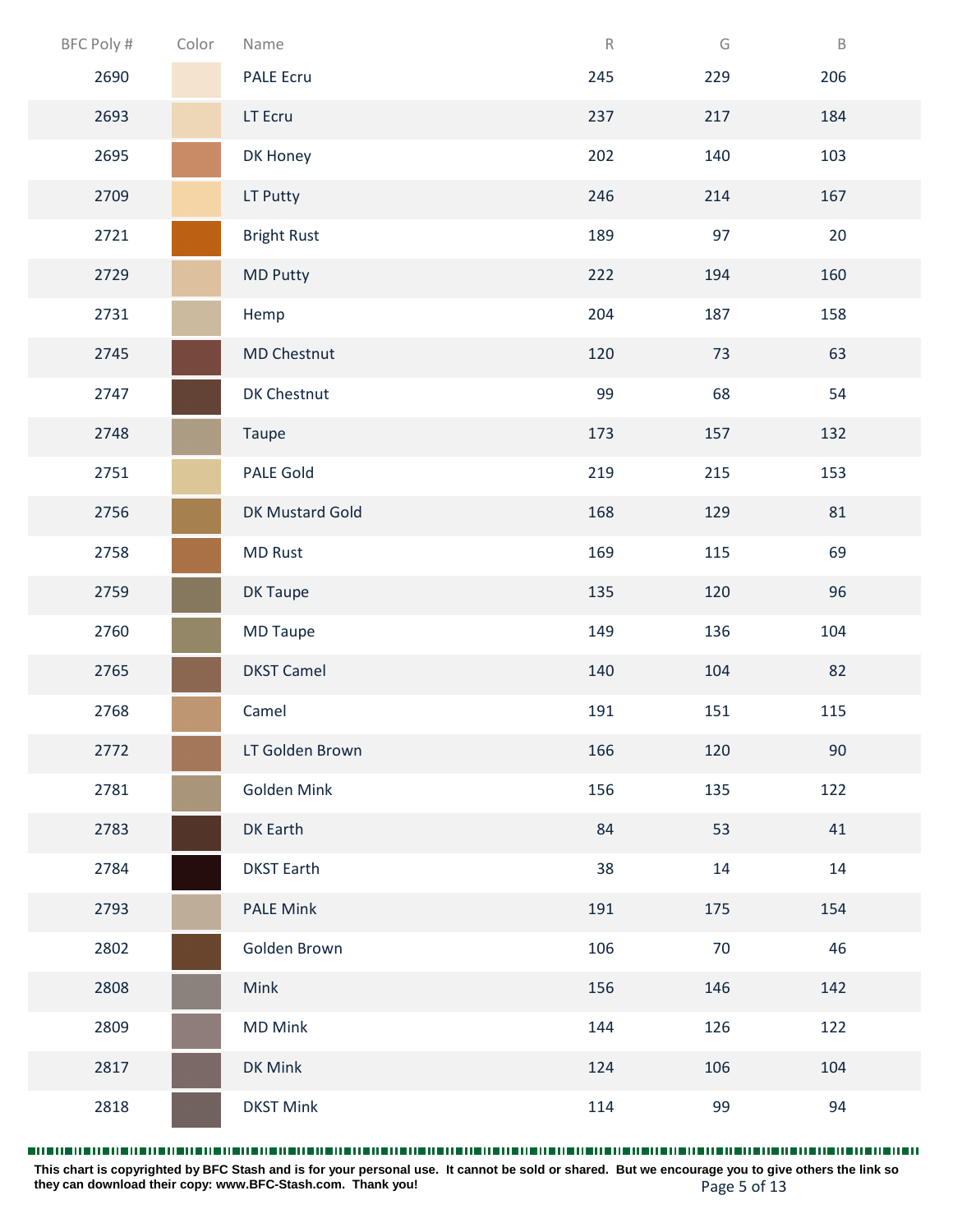| BFC Poly # | Color | Name                     | $\mathsf R$ | G   | $\mathsf B$ |
|------------|-------|--------------------------|-------------|-----|-------------|
| 2819       |       | <b>DKST Reddish Mink</b> | 82          | 40  | 42          |
| 2821       |       | DK Reddish Mink          | 71          | 35  | 37          |
| 2828       |       | Wheat                    | 191         | 187 | 162         |
| 2829       |       | Yellow wheat             | 240         | 226 | 175         |
| 2830       |       | LT Amber                 | 255         | 203 | 130         |
| 2831       |       | <b>MD Amber</b>          | 255         | 201 | 121         |
| 2832       |       | Golden Amber             | 255         | 201 | 63          |
| 2833       |       | DK Golden Amber          | 222         | 167 | 71          |
| 2834       |       | <b>Harvest Gold</b>      | 222         | 167 | 57          |
| 2852       |       | LT Green Amber           | 221         | 194 | 93          |
| 2862       |       | <b>Bronze Brown</b>      | 132         | 88  | 59          |
| 2870       |       | <b>PALE Olive</b>        | 245         | 221 | 81          |
| 2873       |       | LT Olive                 | 181         | 163 | 60          |
| 2881       |       | MD Olive                 | 201         | 174 | 87          |
| 2899       |       | DK Olive                 | 127         | 107 | 36          |
| 2906       |       | Loden Green              | 69          | 57  | 43          |
| 2911       |       | <b>PLST Aloe</b>         | 255         | 243 | 201         |
| 2913       |       | PALE Aloe                | 220         | 221 | 185         |
| 2924       |       | DK Moss                  | 63          | 44  | 40          |
| 2926       |       | <b>DKST Green Gray</b>   | 45          | 44  | 42          |
| 2928       |       | <b>PALE Sage</b>         | 209         | 204 | 181         |
| 2934       |       | LT Sage                  | 161         | 149 | 123         |
| 2943       |       | DK Yellow Green          | 99          | 96  | 63          |
| 2945       |       | <b>DKST Sage</b>         | 70          | 71  | 52          |
| 2949       |       | Sage Tint White          | 227         | 229 | 216         |
| 2970       |       | Basil                    | 118         | 141 | 115         |
| 2972       |       | <b>Gray Basil</b>        | 139         | 142 | 140         |

Page 6 of 13 **This chart is copyrighted by BFC Stash and is for your personal use. It cannot be sold or shared. But we encourage you to give others the link so they can download their copy: [www.BFC-Stash.com.](www.BFC-Stash.com) Thank you!**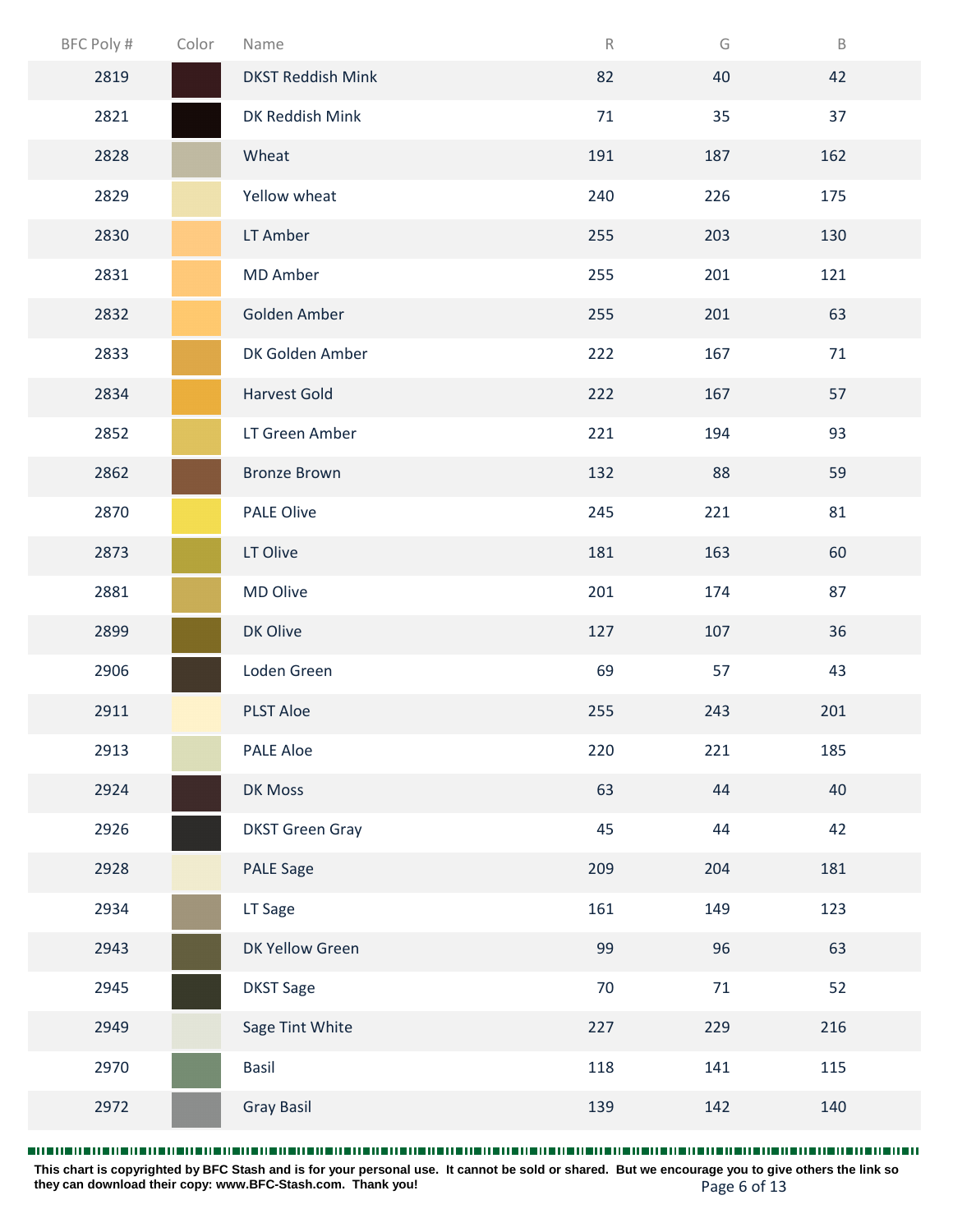| BFC Poly # | Color | Name                    | $\mathsf R$ | G      | $\mathsf B$ |
|------------|-------|-------------------------|-------------|--------|-------------|
| 3008       |       | LT Smoke Green          | 170         | 191    | 183         |
| 3009       |       | MD Smoke Green          | 126         | 172    | 135         |
| 3013       |       | DK Smoke Green          | 66          | 97     | 63          |
| 3014       |       | <b>DKST Smoke Green</b> | 61          | 91     | 63          |
| 3023       |       | <b>DKST Pine Green</b>  | 61          | 66     | 24          |
| 3028       |       | PLST Smoke green        | 240         | 254    | 238         |
| 3032       |       | <b>PALE Smoke Green</b> | 183         | 207    | 180         |
| 3034       |       | LT Spruce               | 107         | 145    | 110         |
| 3035       |       | <b>MD Spruce</b>        | 40          | 87     | 32          |
| 3038       |       | DK Spruce               | 33          | $71\,$ | $17\,$      |
| 3049       |       | LT Jade                 | 162         | 212    | 178         |
| 3050       |       | MD Aqua Green           | 90          | 158    | 144         |
| 3059       |       | <b>DKST Aqua Green</b>  | 16          | 74     | 34          |
| 3060       |       | LT Aqua Green           | 101         | 212    | 203         |
| 3069       |       | MD Jade                 | 81          | 192    | 162         |
| 3072       |       | DK Jade                 | 48          | 166    | 72          |
| 3075       |       | DK Aqua Green           | 38          | 158    | 130         |
| 3080       |       | <b>DK Emerald</b>       | $\,8\,$     | 93     | 34          |
| 3082       |       | <b>Bright Aqua</b>      | 41          | 176    | 185         |
| 3092       |       | LT Moss                 | 165         | 196    | 157         |
| 3096       |       | PALE Jade               | 188         | 245    | 196         |
| 3105       |       | Pine Green              | 17          | 124    | 46          |
| 3110       |       | <b>PLST Moss</b>        | 200         | 277    | 189         |
| 3113       |       | Moss                    | 127         | 147    | 75          |
| 3116       |       | <b>MD Moss</b>          | 143         | 177    | 101         |
| 3130       |       | <b>PALE Mint</b>        | 188         | 245    | 204         |
| 3133       |       | LT Mint                 | 168         | 219    | 183         |

Page 7 of 13 **This chart is copyrighted by BFC Stash and is for your personal use. It cannot be sold or shared. But we encourage you to give others the link so they can download their copy: [www.BFC-Stash.com.](www.BFC-Stash.com) Thank you!**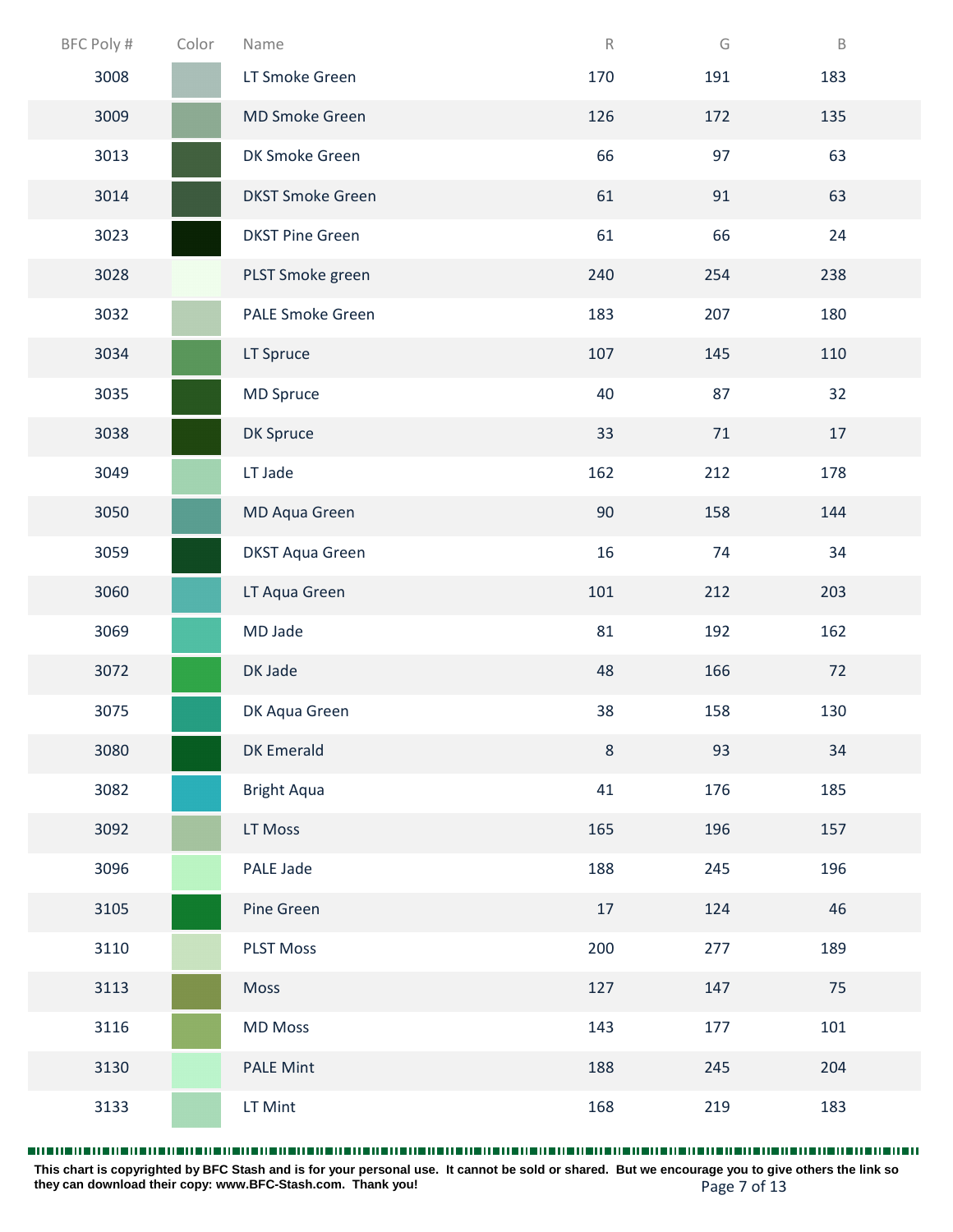| BFC Poly # | Color | Name                     | $\mathsf R$ | G   | $\mathsf B$  |  |
|------------|-------|--------------------------|-------------|-----|--------------|--|
| 3136       |       | Spearmint                | 94          | 125 | 65           |  |
| 3142       |       | DK Grass Green           | 80          | 115 | 60           |  |
| 3145       |       | <b>DKST Moss</b>         | 35          | 51  | 25           |  |
| 3148       |       | <b>PLST Lime</b>         | 239         | 242 | 199          |  |
| 3159       |       | <b>PALE Spring Green</b> | 202         | 245 | 137          |  |
| 3160       |       | <b>MD Spring Green</b>   | 155         | 219 | 99           |  |
| 3161       |       | <b>Spring Green</b>      | 126         | 204 | $\mathbf 0$  |  |
| 3166       |       | DK Spring Green          | 105         | 140 | 71           |  |
| 3167       |       | <b>DKST Spring Green</b> | 15          | 115 | $\mathbf{0}$ |  |
| 3174       |       | LT Lime                  | 155         | 165 | 40           |  |
| 3176       |       | <b>MD Lime</b>           | 148         | 158 | 46           |  |
| 3178       |       | PALE Grass Green         | 173         | 186 | 55           |  |
| 3185       |       | <b>MD Grass Green</b>    | 100         | 113 | 5            |  |
| 3186       |       | Dk Lime                  | 115         | 109 | $\pmb{0}$    |  |
| 3194       |       | <b>Blue Green</b>        | 97          | 130 | 62           |  |
| 3200       |       | <b>MD Mint</b>           | 146         | 224 | 130          |  |
| 3201       |       | DK Mint                  | 102         | 203 | 101          |  |
| 3204       |       | <b>MD Shamrock Green</b> | 40          | 141 | 35           |  |
| 3206       |       | DK Shamrock Green        | 23          | 118 | 16           |  |
| 3211       |       | <b>MD Yellow Green</b>   | 122         | 161 | 98           |  |
| 3218       |       | Md Loden Green           | 113         | 115 | $\mathbf{0}$ |  |
| 3225       |       | DK Loden Green           | 46          | 52  | 26           |  |
| 3235       |       | LT Grass Green           | 128         | 143 | 58           |  |
| 3238       |       | Dk Grass Green           | 91          | 102 | 42           |  |
| 3250       |       | <b>PLST Silver</b>       | 218         | 229 | 225          |  |
| 3254       |       | <b>MD Sage</b>           | 119         | 138 | 117          |  |
| 3263       |       | <b>DKST Blue Gray</b>    | 55          | 230 | 195          |  |

Page 8 of 13 **This chart is copyrighted by BFC Stash and is for your personal use. It cannot be sold or shared. But we encourage you to give others the link so they can download their copy: [www.BFC-Stash.com.](www.BFC-Stash.com) Thank you!**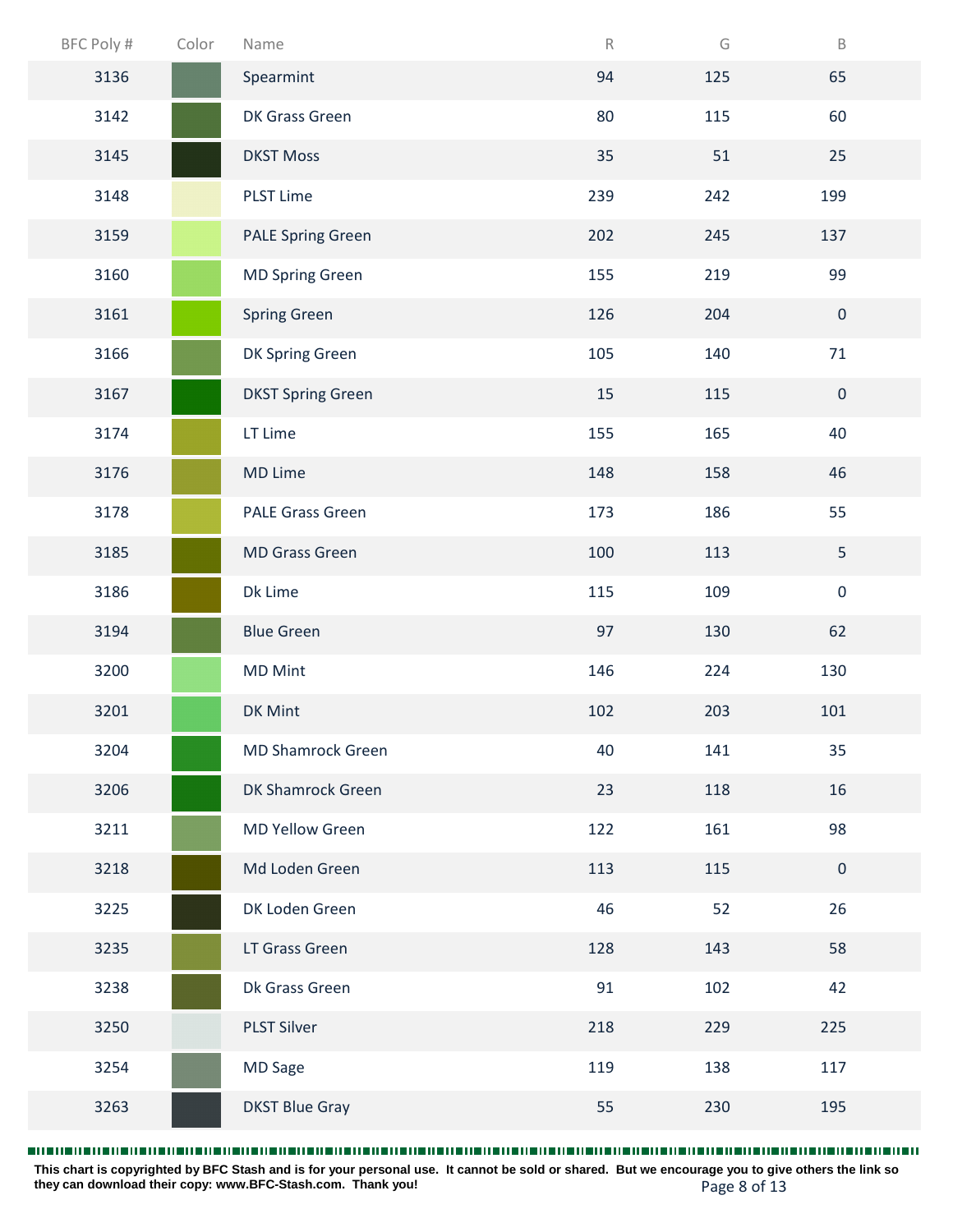| BFC Poly # | Color | Name                     | $\mathsf R$ | G      | $\mathsf B$ |
|------------|-------|--------------------------|-------------|--------|-------------|
| 3295       |       | PLST Sea Green           | 199         | 222    | 213         |
| 3299       |       | <b>Blue Sea Green</b>    | 143         | 183    | 195         |
| 3321       |       | MD Sea Green             | 122         | 151    | 133         |
| 3324       |       | <b>DKST Blue Granite</b> | 15          | 29     | 32          |
| 3340       |       | <b>MD Slate</b>          | 106         | 119    | 127         |
| 3345       |       | <b>DK Slate</b>          | 77          | 82     | 88          |
| 3368       |       | <b>Silver Tint White</b> | 226         | 226    | 228         |
| 3369       |       | <b>Gray Pearl</b>        | 221         | 221    | 223         |
| 3370       |       | <b>PALE Mauve Pearl</b>  | 172         | 165    | 159         |
| 3371       |       | <b>PALE Cloud Gray</b>   | 214         | 214    | 224         |
| 3376       |       | LT Gray                  | 129         | 131    | 128         |
| 3379       |       | <b>Blue Gray Granite</b> | 95          | 102    | 118         |
| 3380       |       | <b>Steel Gray</b>        | 67          | 82     | 94          |
| 3393       |       | LT Pigeon Gray           | 155         | 146    | 147         |
| 3398       |       | DK Pigeon Gray           | 41          | 36     | 30          |
| 3408       |       | PLST Gray                | 207         | 206    | 204         |
| 3409       |       | Silver                   | 209         | 208    | 217         |
| 3412       |       | <b>MD Pigeon Gray</b>    | 118         | 113    | 109         |
| 3413       |       | <b>MD Gray</b>           | 137         | 137    | 145         |
| 3415       |       | DK Gray                  | 97          | 82     | 90          |
| 3416       |       | LT Pewter                | 82          | 79     | 98          |
| 3417       |       | <b>MD Pewter</b>         | 99          | 101    | 122         |
| 3418       |       | DK Pewter                | 84          | 86     | 101         |
| 3421       |       | Purple Ash               | 110         | 97     | 125         |
| 3427       |       | <b>DKST Eggplant</b>     | 15          | $\, 8$ | 29          |
| 3429       |       | <b>PLST Blue</b>         | 233         | 243    | 254         |
| 3431       |       | PALE Blue                | 179         | 197    | 221         |

Page 9 of 13 **This chart is copyrighted by BFC Stash and is for your personal use. It cannot be sold or shared. But we encourage you to give others the link so they can download their copy: [www.BFC-Stash.com.](www.BFC-Stash.com) Thank you!**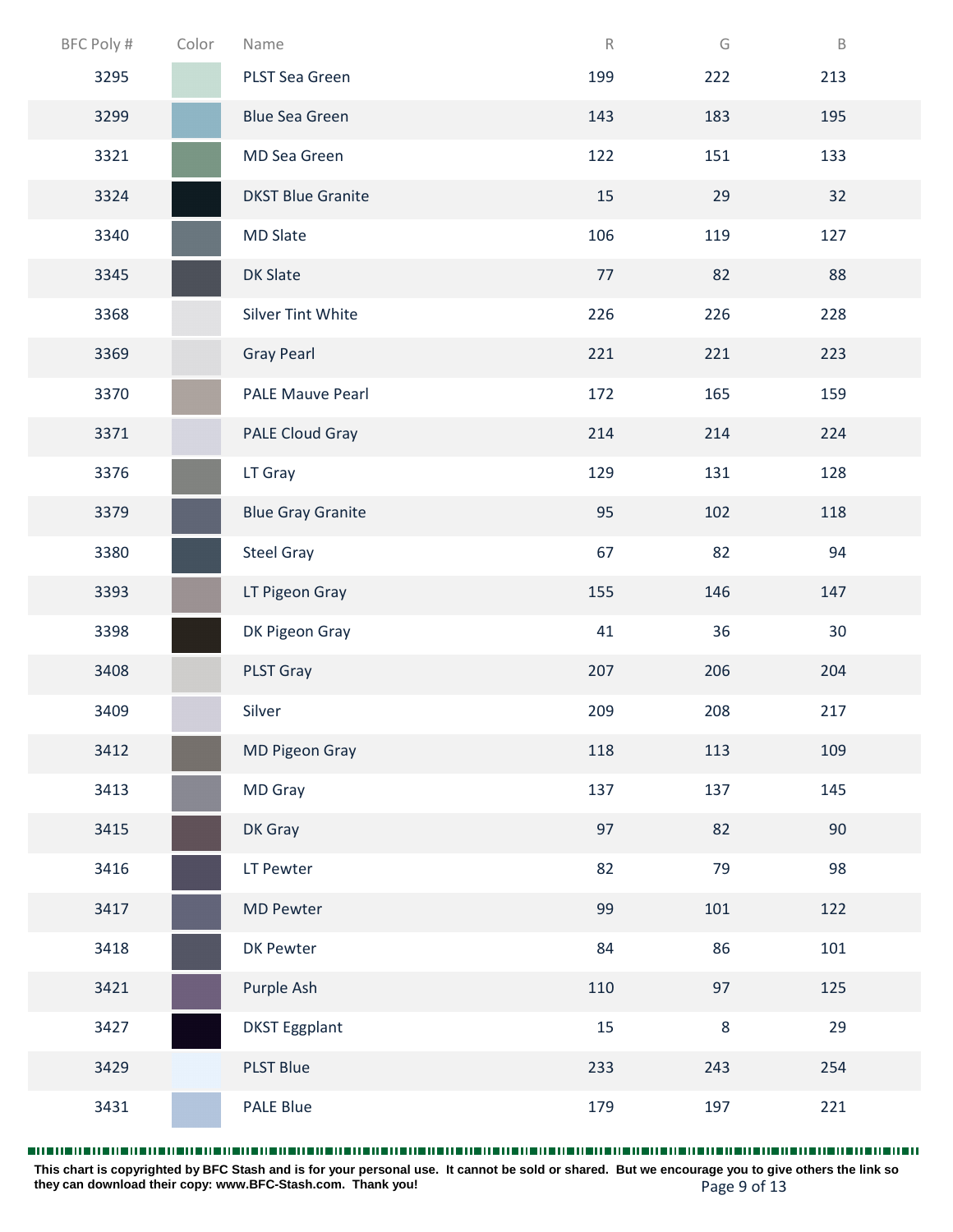| BFC Poly # | Color | Name                  | $\mathsf R$ | G   | $\mathsf B$ |
|------------|-------|-----------------------|-------------|-----|-------------|
| 3437       |       | Light Denim           | 128         | 159 | 188         |
| 3468       |       | Light Turquoise       | 70          | 159 | 175         |
| 3471       |       | Turquoise             | 33          | 113 | 138         |
| 3472       |       | LT Peacock            | 85          | 177 | 228         |
| 3474       |       | Peacock               | 36          | 125 | 157         |
| 3479       |       | Deep Lake             | 32          | 102 | 89          |
| 3486       |       | Green Blue Storm      | 42          | 77  | 99          |
| 3487       |       | DK Lagoon             | 51          | 86  | 121         |
| 3507       |       | <b>DKST Lagoon</b>    | 58          | 92  | 75          |
| 3511       |       | <b>PALE Teal</b>      | 155         | 228 | 198         |
| 3513       |       | <b>PALE Teal Blue</b> | 140         | 229 | 201         |
| 3514       |       | LT Teal               | 140         | 234 | 220         |
| 3520       |       | <b>MD Teal</b>        | 112         | 209 | 178         |
| 3531       |       | PALE Aqua             | 218         | 255 | 255         |
| 3532       |       | LT Aqua               | 198         | 255 | 255         |
| 3542       |       | DK Teal               | 42          | 143 | 130         |
| 3545       |       | <b>DKST Teal</b>      | 29          | 99  | 90          |
| 3550       |       | Aqua Tint White       | 218         | 243 | 237         |
| 3559       |       | <b>MD Turqoise</b>    | 67          | 177 | 192         |
| 3560       |       | LT Mediterranean Blue | 76          | 147 | 158         |
| 3563       |       | Dk Turquoise          | 28          | 149 | 132         |
| 3587       |       | Navy                  | 24          | 30  | 64          |
| 3597       |       | Light Blue Aster      | 98          | 142 | 204         |
| 3600       |       | MD Blue Aster         | 20          | 102 | 164         |
| 3601       |       | DK Bright Aster       | 53          | 87  | 161         |
| 3604       |       | MD Mediterranean Blue | 92          | 128 | 154         |
| 3606       |       | DK Mediterranean Blue | 45          | 87  | 120         |

Page 10 of 13 **This chart is copyrighted by BFC Stash and is for your personal use. It cannot be sold or shared. But we encourage you to give others the link so they can download their copy: [www.BFC-Stash.com.](www.BFC-Stash.com) Thank you!**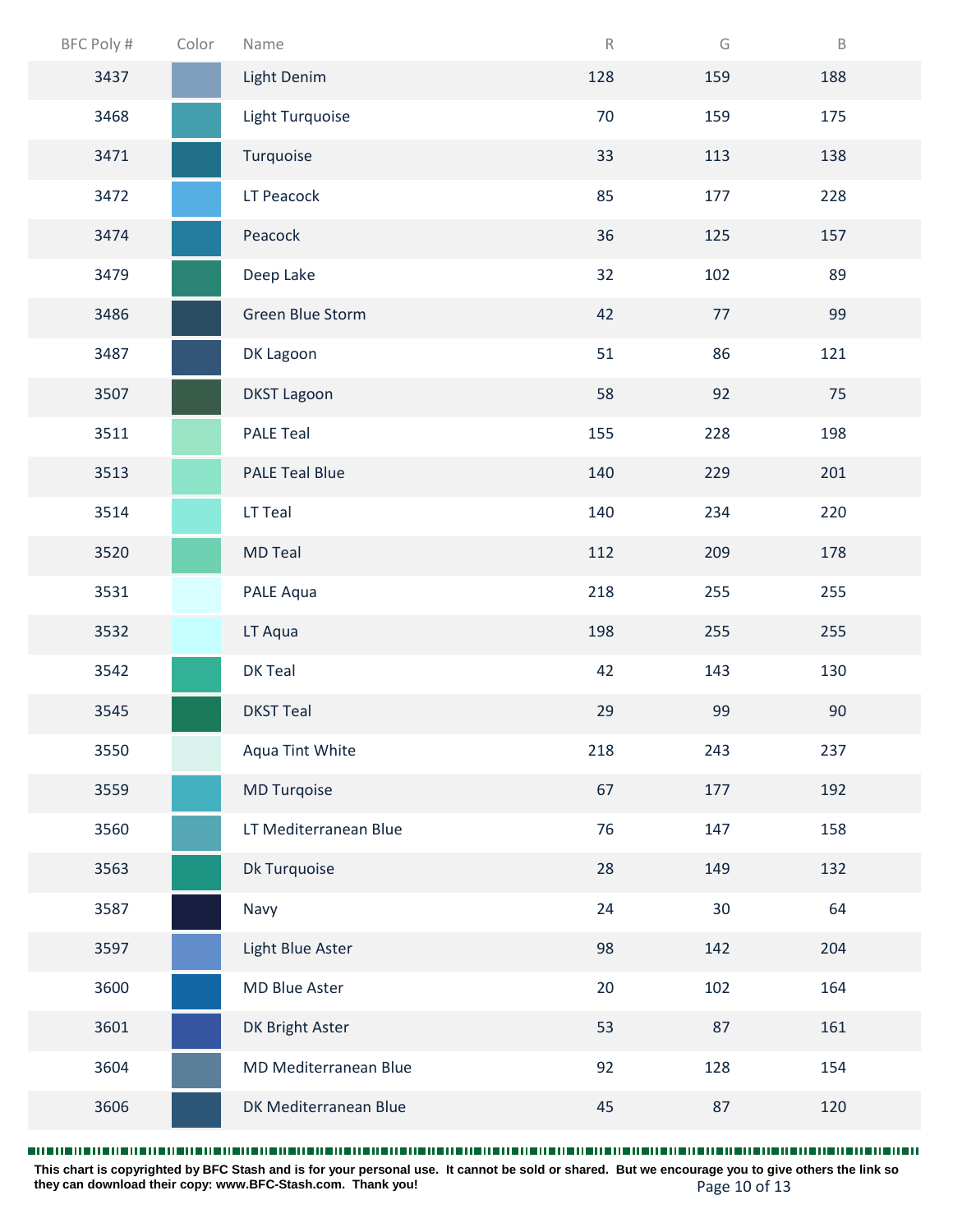| BFC Poly # | Color | Name                   | ${\sf R}$      | G    | $\mathsf B$ |
|------------|-------|------------------------|----------------|------|-------------|
| 3620       |       | French Blue            | 37             | 130  | 196         |
| 3621       |       | <b>DK Marine Blue</b>  | 29             | 53   | 115         |
| 3636       |       | LT Clear Blue          | 174            | 212  | 255         |
| 3639       |       | Dusk Blue              | 151            | 179  | 200         |
| 3645       |       | <b>Marine Blue</b>     | 13             | 46   | 100         |
| 3646       |       | <b>DKST Navy</b>       | 38             | 42   | 69          |
| 3649       |       | LT Bright Blue         | 165            | 201  | 253         |
| 3655       |       | <b>MD Bright Blue</b>  | 55             | 119  | 197         |
| 3660       |       | DK Bright Blue         | $\overline{3}$ | 33   | 168         |
| 3668       |       | <b>PALE Clear Blue</b> | 217            | 235  | 255         |
| 3670       |       | LT Blue                | 177            | 214  | 252         |
| 3674       |       | <b>PALE Aster Blue</b> | 144            | 175  | 232         |
| 3675       |       | <b>MD Clear Blue</b>   | 94             | 154  | 208         |
| 3679       |       | DK Clear Blue          | 84             | 122  | 193         |
| 3688       |       | Violet Tint White      | 222            | 229  | 245         |
| 3690       |       | Light Blue Violet      | 185            | 202  | 246         |
| 3692       |       | <b>MD Blue Violet</b>  | 110            | 139  | 209         |
| 3694       |       | DK Blue Violet         | 99             | 109  | 180         |
| 3704       |       | DK Heliotrope          | 32             | 42   | 89          |
| 3713       |       | PALE Eggplant          | 217            | 200  | 205         |
| 3714       |       | MD Eggplant            | 147            | 129  | 145         |
| 3721       |       | LT Purple Sage         | 135            | 122  | 152         |
| 3722       |       | <b>MD Purple Sage</b>  | 102            | 88   | 121         |
| 3727       |       | DK Purple Sage         | 87             | $77$ | 85          |
| 3728       |       | Lilac Tint White       | 234            | 236  | 233         |
| 3730       |       | <b>PALE Heather</b>    | 223            | 226  | 230         |
| 3731       |       | LT Lilac               | 219            | 216  | 255         |

Page 11 of 13 **This chart is copyrighted by BFC Stash and is for your personal use. It cannot be sold or shared. But we encourage you to give others the link so they can download their copy: [www.BFC-Stash.com.](www.BFC-Stash.com) Thank you!**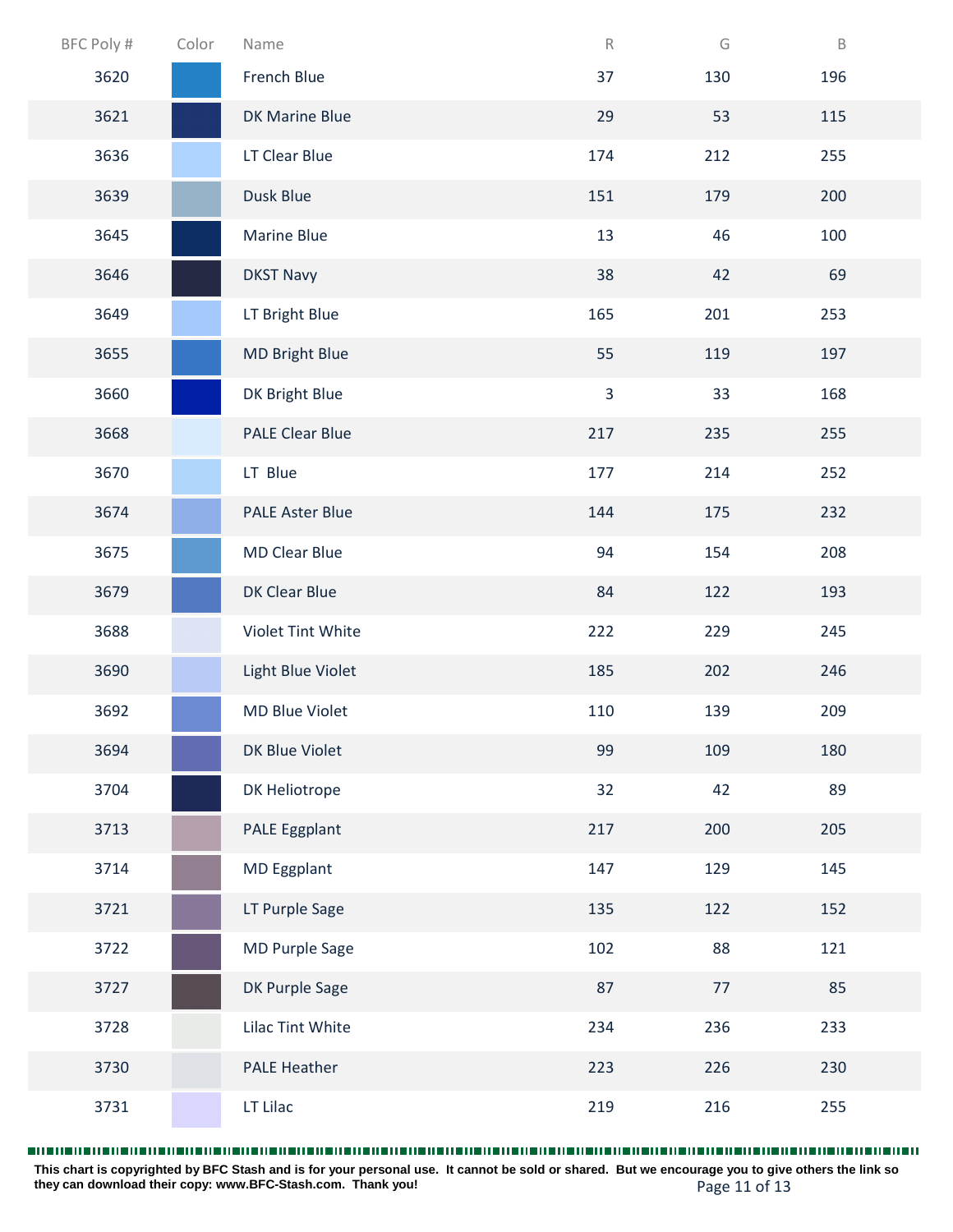| BFC Poly # | Color | Name                       | $\mathsf R$ | G   | $\mathsf B$ |
|------------|-------|----------------------------|-------------|-----|-------------|
| 3733       |       | <b>MD Lilac</b>            | 201         | 187 | 240         |
| 3735       |       | Heather                    | 180         | 180 | 214         |
| 3740       |       | <b>MD Heather</b>          | 139         | 122 | 202         |
| 3749       |       | <b>PLST Periwinkle</b>     | 224         | 236 | 250         |
| 3751       |       | LT Periwinkle              | 136         | 146 | 207         |
| 3752       |       | <b>DK Periwinkle</b>       | 117         | 113 | 172         |
| 3753       |       | <b>MD Periwinkle</b>       | 128         | 132 | 201         |
| 3756       |       | <b>DKST Periwinkle</b>     | 48          | 55  | 125         |
| 3758       |       | DK Heather                 | 76          | 80  | 143         |
| 3764       |       | DK Blue Purple             | 50          | 37  | 109         |
| 3770       |       | <b>PALE Lavender</b>       | 214         | 186 | 205         |
| 3772       |       | LT Lavender                | 208         | 198 | 227         |
| 3777       |       | <b>MD Lavender</b>         | 132         | 95  | 164         |
| 3778       |       | <b>Blue Purple</b>         | 68          | 40  | 117         |
| 3783       |       | <b>Red Purple</b>          | 63          | 14  | 93          |
| 3793       |       | LT African Violet          | 160         | 129 | 163         |
| 3794       |       | <b>MD Mauve</b>            | 147         | 117 | 148         |
| 3796       |       | <b>MD African Violet</b>   | 185         | 106 | 197         |
| 3803       |       | DK African Violet          | 116         | 56  | 153         |
| 3805       |       | <b>DKST African Violet</b> | 86          | 33  | 120         |
| 3812       |       | PALE Orchid                | 255         | 195 | 243         |
| 3821       |       | MD Orchid                  | 208         | 107 | 170         |
| 3822       |       | DK Orchid                  | 167         | 73  | 161         |
| 3828       |       | PLST Orchid                | 239         | 229 | 255         |
| 3830       |       | <b>PLST Mauve</b>          | 224         | 218 | 232         |
| 3833       |       | LT Orchid                  | 210         | 160 | 189         |
| 3834       |       | LT Pink Orchid             | 247         | 178 | 222         |

Page 12 of 13 **This chart is copyrighted by BFC Stash and is for your personal use. It cannot be sold or shared. But we encourage you to give others the link so they can download their copy: [www.BFC-Stash.com.](www.BFC-Stash.com) Thank you!**